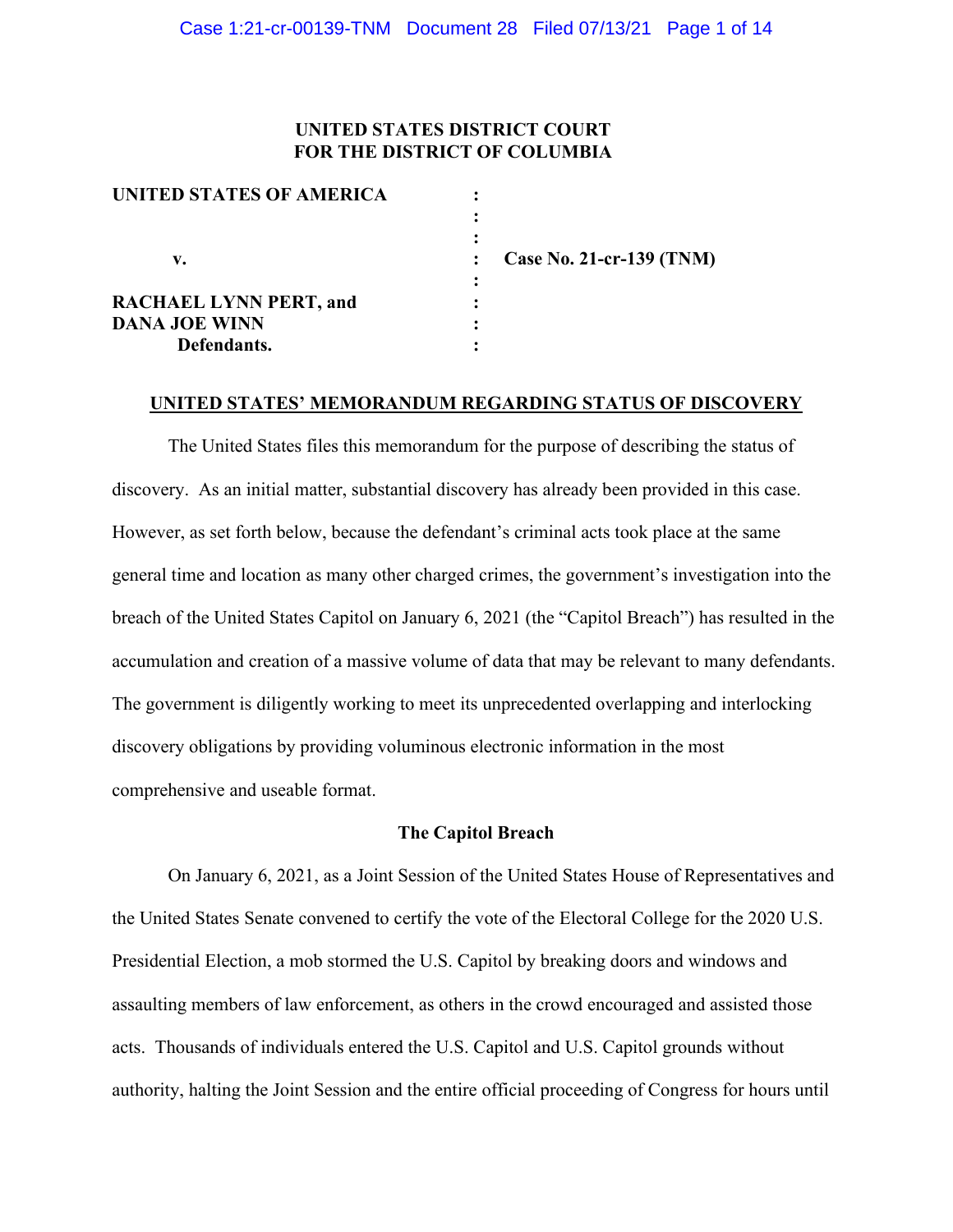#### Case 1:21-cr-00139-TNM Document 28 Filed 07/13/21 Page 2 of 14

the United States Capitol Police ("USCP"), the Metropolitan Police Department ("MPD"), and other law enforcement agencies from the city and surrounding region were able to clear the Capitol of rioters and to ensure the safety of elected officials. This event in its entirety is hereinafter referred to as the "Capitol Breach."

The defendants are currently charged by indictment with one count each of Obstruction of an Official Proceeding, in violation of 18 U.S.C.  $\S$  1512(c)(2) and (2) (aiding and abetting), Entering and Remaining in a Restricted building or Grounds in violation of 18 U.S.C. § 1752(a)(1), Disorderly and Disruptive Conduct in a Restrict Building or Grounds in violation of 18 U.S.C. § 1752(a)(2), Disorderly Conduct in the Capitol Building in violation of 40 U.S.C. § 5104(e)(2)(D), and Parading, Demonstrating, or Picketing in a Capitol Building in violation of 40 U.S.C. § 5104(e)(2)(G).

#### **Scope of Investigation**

The investigation and prosecution of the Capitol Breach will be the largest in American history, both in terms of the number of defendants prosecuted and the nature and volume of the evidence. In the six months since the Capitol was breached, over 500 individuals located throughout the nation have been charged with a multitude of criminal offenses, including but not limited to conspiracy, tampering with documents or proceedings, destruction and theft of government property, obstruction of law enforcement during civil disorder, assaults on law enforcement, obstruction of an official proceeding, engaging in disruptive or violent conduct in the Capitol or on Capitol grounds, and trespass. There are investigations open in 55 of the Federal Bureau of Investigation's 56 field offices.

## **Voluminous Materials Accumulated**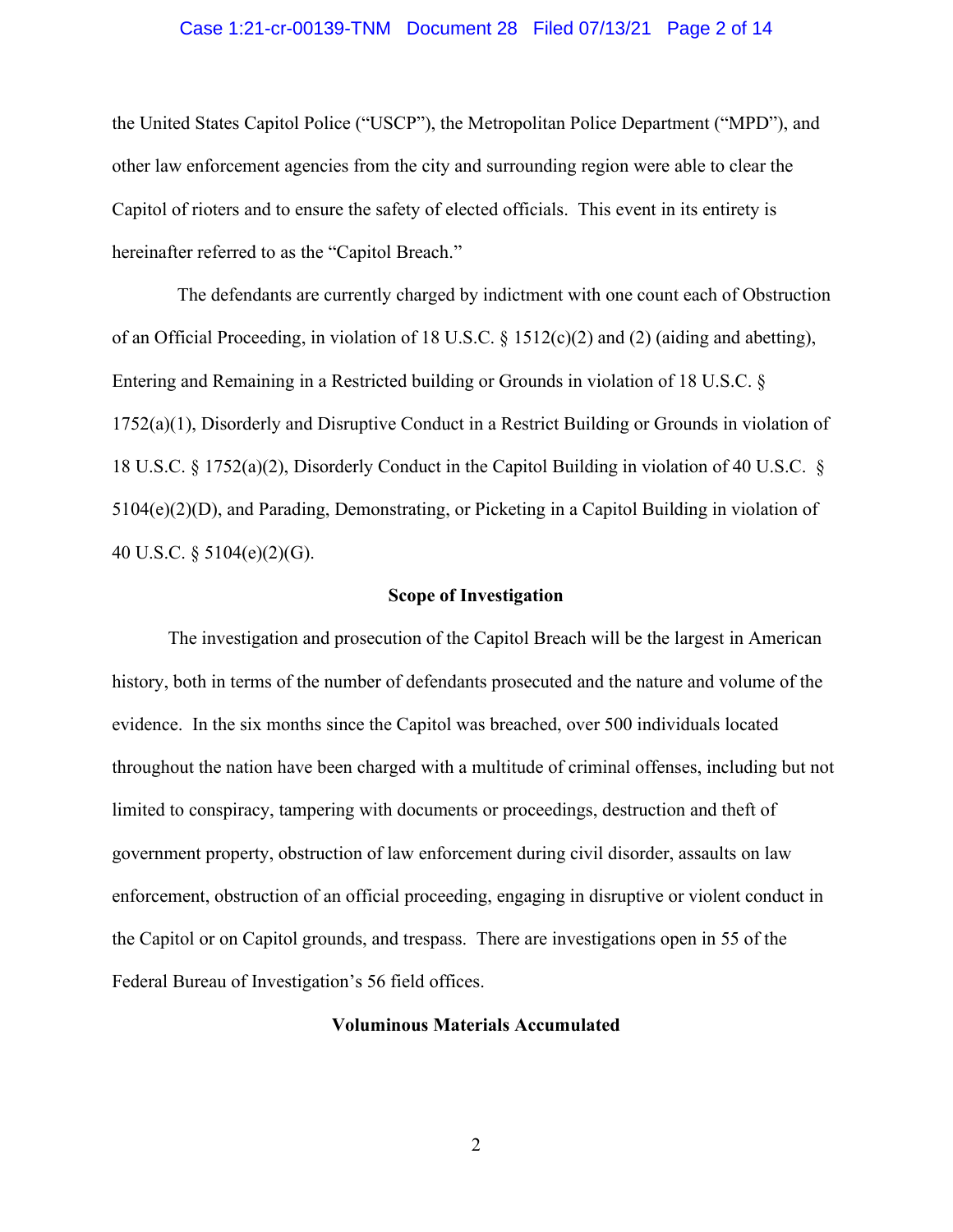## Case 1:21-cr-00139-TNM Document 28 Filed 07/13/21 Page 3 of 14

The government has accumulated voluminous materials that may contain discoverable information for many, if not all, defendants. An illustrative list of materials accumulated by the government includes:

- o Thousands of hours of closed circuit video ("CCV") from sources including the USCP, MPD, and United States Secret Service, and several hundred MPD Automated Traffic Enforcement camera videos;
- o Footage from Cable-Satellite Public Affairs Network (C-SPAN) and other members of the press;
- o Thousands of hours of body worn camera ("BWC") footage from MPD, Arlington County Police Department, Montgomery County Police Department, Fairfax County Police Department, and Virginia State Police;
- o Radio transmissions, event chronologies, and, to a limited extent, Global Positioning Satellite ("GPS") records for MPD radios;
- o Hundreds of thousands of tips, including at least 237,000 digital media tips;
- o Location history data for thousands of devices present inside the Capitol (obtained from a variety of sources including two geofence search warrants and searches of ten data aggregation companies);
- o Subscriber and toll records for hundreds of phone numbers;
- o Cell tower data for thousands of devices that connected to the Capitol's interior Distributed Antenna System (DAS) during the Capitol Breach (obtained from the three major telephone companies);
- o A collection of over one million Parler posts, replies, and related data;
- o A collection over one million Parler videos and images (approximately 20 terabytes of data);
- o Damage estimates from multiple offices of the U.S. Capitol;
- o A multitude of digital devices and Stored Communication Act ("SCA") accounts; and
- o Responses to grand jury subpoenas, of which over 6,000 have been issued, seeking documents such as financial records, telephone records, electronic communications service provider records, and travel records.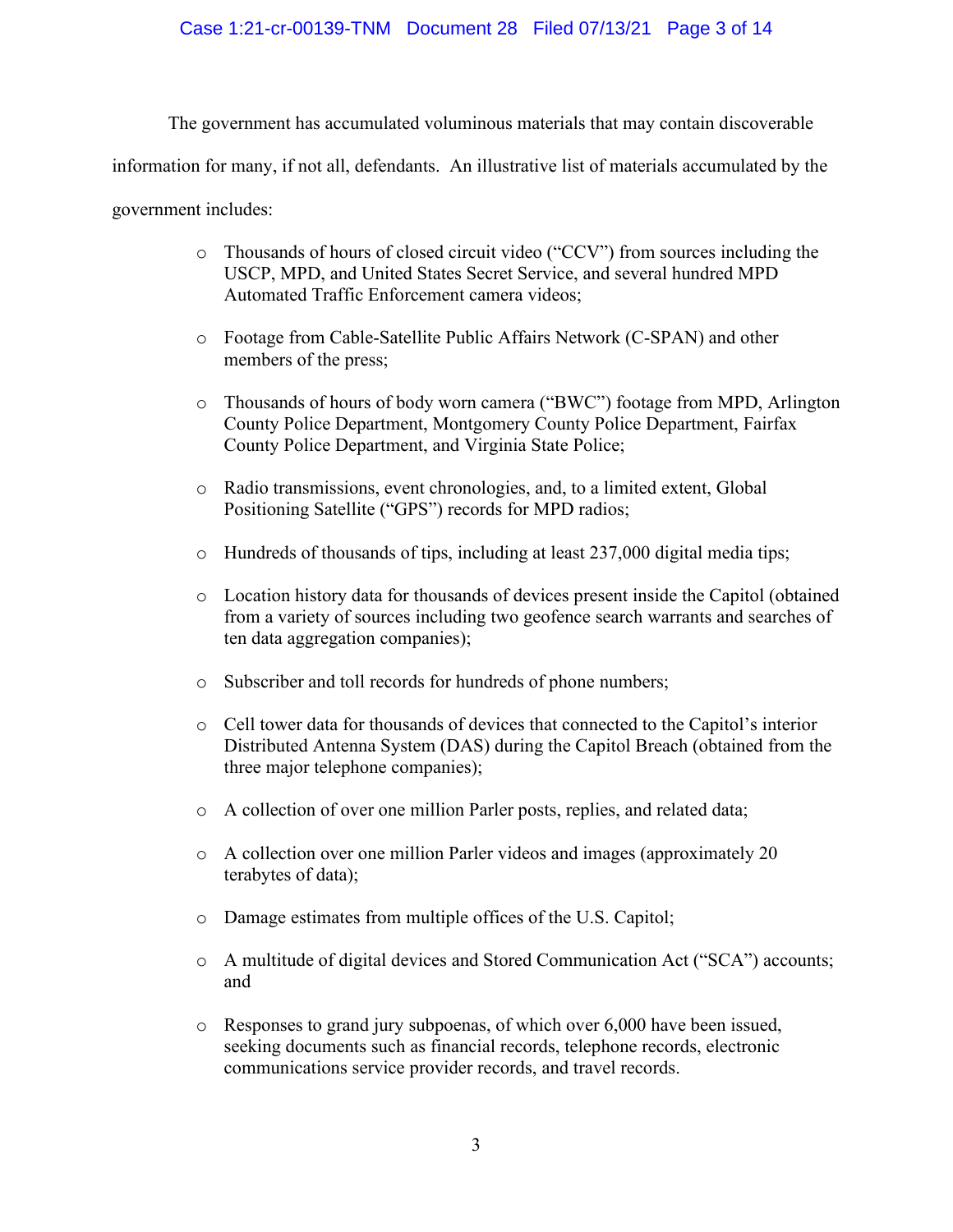#### Case 1:21-cr-00139-TNM Document 28 Filed 07/13/21 Page 4 of 14

We are still collecting and assembling materials from the numerous entities who were involved in the response to the Breach, and we are still investigating – which means the amount of data (phones, devices, legal process, investigative memoranda) is growing.

#### **Voluminous Legal Process and Investigative Memoranda**

In addition to the materials collected, tens of thousands of documents have been generated in furtherance of the investigation, to include interviews of subjects, witnesses, tipsters and officers; investigations into allegations concerning officer conduct on January 6; source reports; evidence collection reports; evidence analysis reports; chain-of-custody documents; legal documents including preservation letters, subpoenas, 2703(d) orders, consent forms, and search warrants; and memoranda of investigative steps taken to evaluate leads or further investigations.

#### **Interrelated Crimes and Discovery**

The Capitol Breach involves thousands of individuals inside and outside the Capitol, many of whom overwhelmed and assaulted police. (According to a Washington Post analysis of the events, "the mob on the west side eventually grew to at least 9,400 people, outnumbering officers by more than 58 to one.") *See* 

*https://www.washingtonpost.com/investigations/interactive/2021/dc-police-records-capitolriot/?itid=sf\_visual-forensics*. The cases clearly share common facts, happening in generally the same place and at the same time. Every single person charged, at the very least, contributed to the inability of Congress to carry out the certification of our Presidential election.

These circumstances have spawned a situation with overlapping and interlocking discovery obligations. Many defendants may be captured in material that is not immediately obvious and that requires both software tools and manual work to identify, such as video and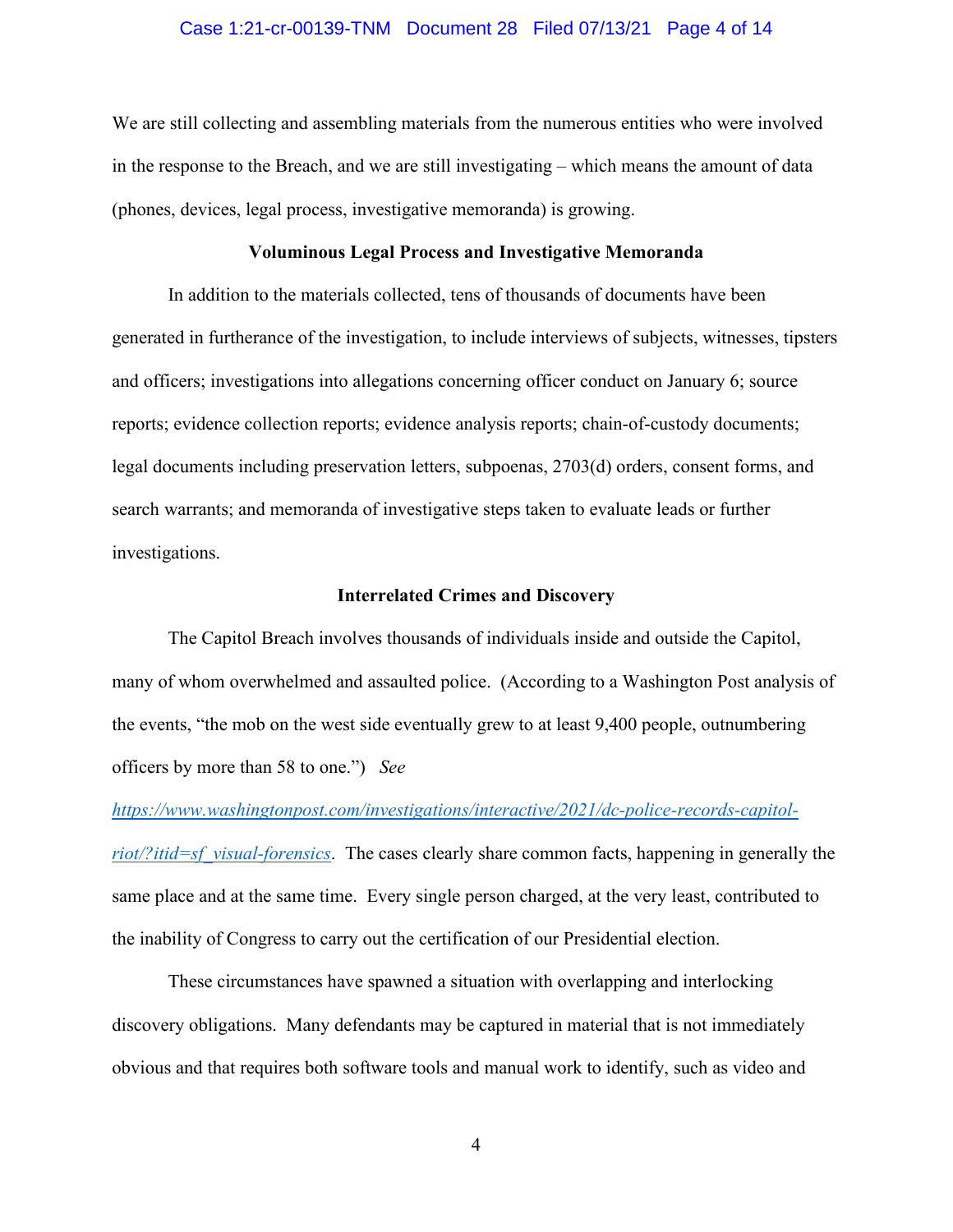## Case 1:21-cr-00139-TNM Document 28 Filed 07/13/21 Page 5 of 14

photos captured in the devices and SCA accounts of other subjects. Accordingly, the defense is generally entitled to review all video or photos of the breach whether from CCV, BWC or searches of devices and SCA accounts. Notably, we have received a number of defense requests for access to such voluminous information, and requests for the government to review the entirety of the law enforcement files related to this investigation. For example, in support of a motion to compel access to all of the footage, one such counsel stated:

The events of January 6, 2021 were memorialized to an extent rarely, if ever, experienced within the context of federal criminal cases. The Government itself has a wealth of surveillance video footage. Virtually every attendee in and around the Capitol on January 6, 2021 personally chronicled the events using their iPhone or other similar video device. Many of the attendees posted their video on one or more social media platforms. Many held their videos close to their vests resulting in little if any publication of same. News media outlets from around the world captured video footage. Independent media representative from around the world captured video footage. Intelligence and law enforcement personnel present at the Capitol on January 6, 2021 also captured video footage of events of the day. By the Government's own admission, the Government has an overwhelming amount of video footage of the events of January 6, 2021. During the handlings of January 6 cases, the Government has garnered and continues to garner access to added video footage from, among other sources, the general public and the defendants themselves. *Upon information and belief, the Government is not capable of vetting, cataloging and determining materiality of the video footage such as to ensure that disclosure of same is timely made in all cases to which the footage is material for disclosure purposes.* The "information and belief" in this regard is a function of the undersigned counsel's personal knowledge relative to footage given to the Government, familiarity with other January 6 cases both as counsel for other January 6 defendants and as counsel familiar with other counsel representing January 6 defendants and the understanding that the footage provided to the Government does not appear to have been produced to other defendants whose cases warrant similar disclosure by the Government of material evidence. *Defendant has requested the Government confirm whether there is a single repository for all video footage amassed relative to the events at the Capitol on January 6, 2021 and, further, has requested access to same for inspection and examination for determination of materiality and disclosure of the Government's protocol to determine materiality.*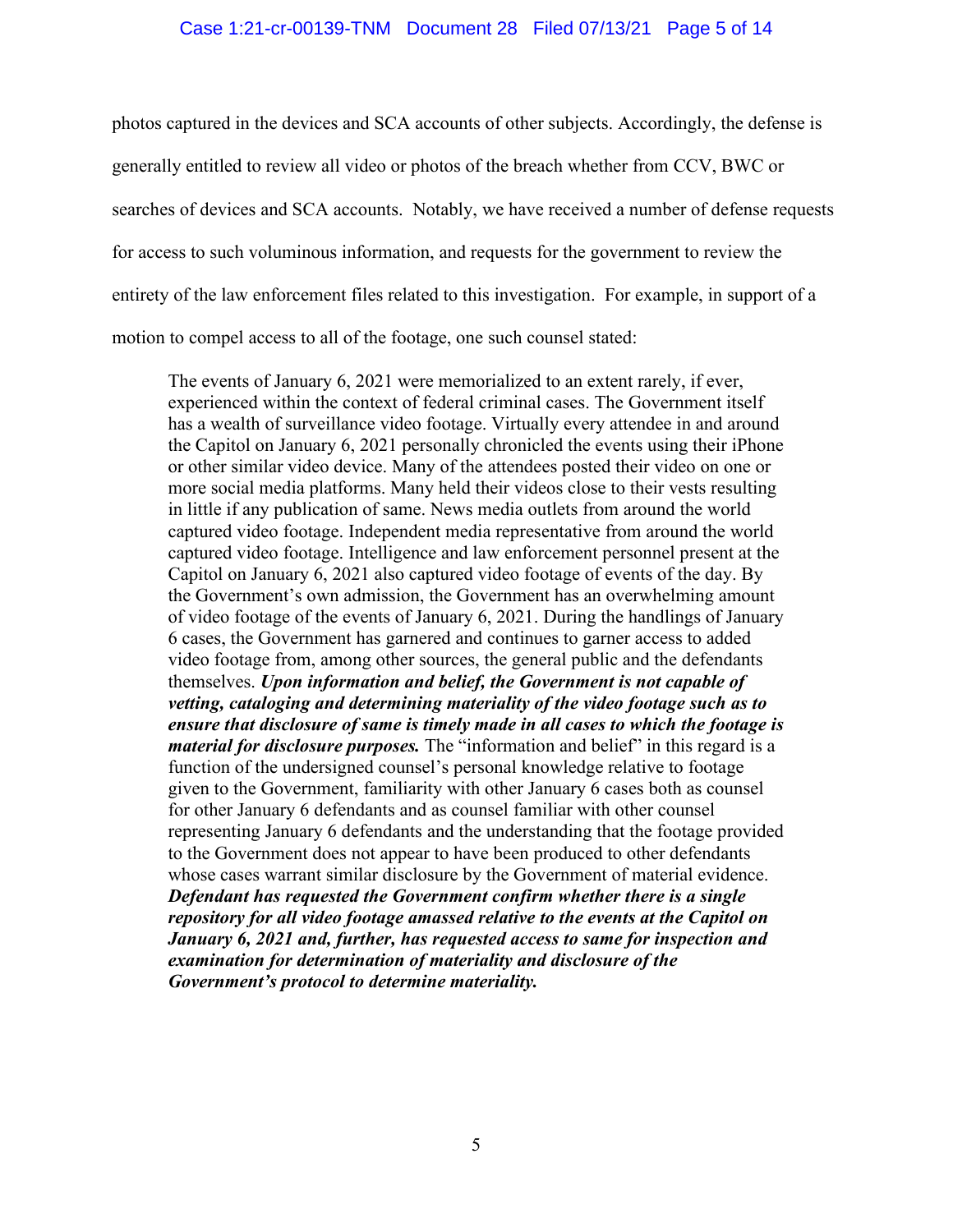*United States v. Jacob Chansley*, 21-cr-00003 (RCL) (Document No. 58)(emphasis added). Examples of additional similar discovery requests we have received in Capitol Breach cases are quoted in Exhibit A, attached hereto.

### **Early Establishment of Discovery Team**

Shortly after the Capitol Breach, the U.S. Attorney's Office established a Capitol Breach Discovery Team to create and implement a process for the production of discovery in January 6 cases. The Discovery Team is staffed by federal prosecutors who have experience in managing complex investigations involving voluminous materials, Department of Justice experts in project management and electronic discovery management, and a lead discovery agent from the Federal Bureau of Investigation. Members of the Discovery Team consult regularly with Department of Justice subject matter experts, including Associate Deputy Attorney General and National Criminal Discovery Coordinator Andrew Goldsmith. As discussed further below, members of the Discovery Team also meet and confer on a regular basis with Federal Public Defender ("FPD") leadership and electronic discovery experts.

#### **Recognition of Need for Vendor Promptly Addressed**

Following the Capitol Breach, the United States recognized that due to the nature and volume of materials being collected, the government would require the use of an outside contractor who could provide litigation technology support services to include highly technical and specialized data and document processing and review capabilities. The government drafted a statement of work, solicited bids, evaluated them, and selected a vendor. This was an unprecedented undertaking which required review at the highest levels of the Department of Justice and was accomplished as quickly as possible.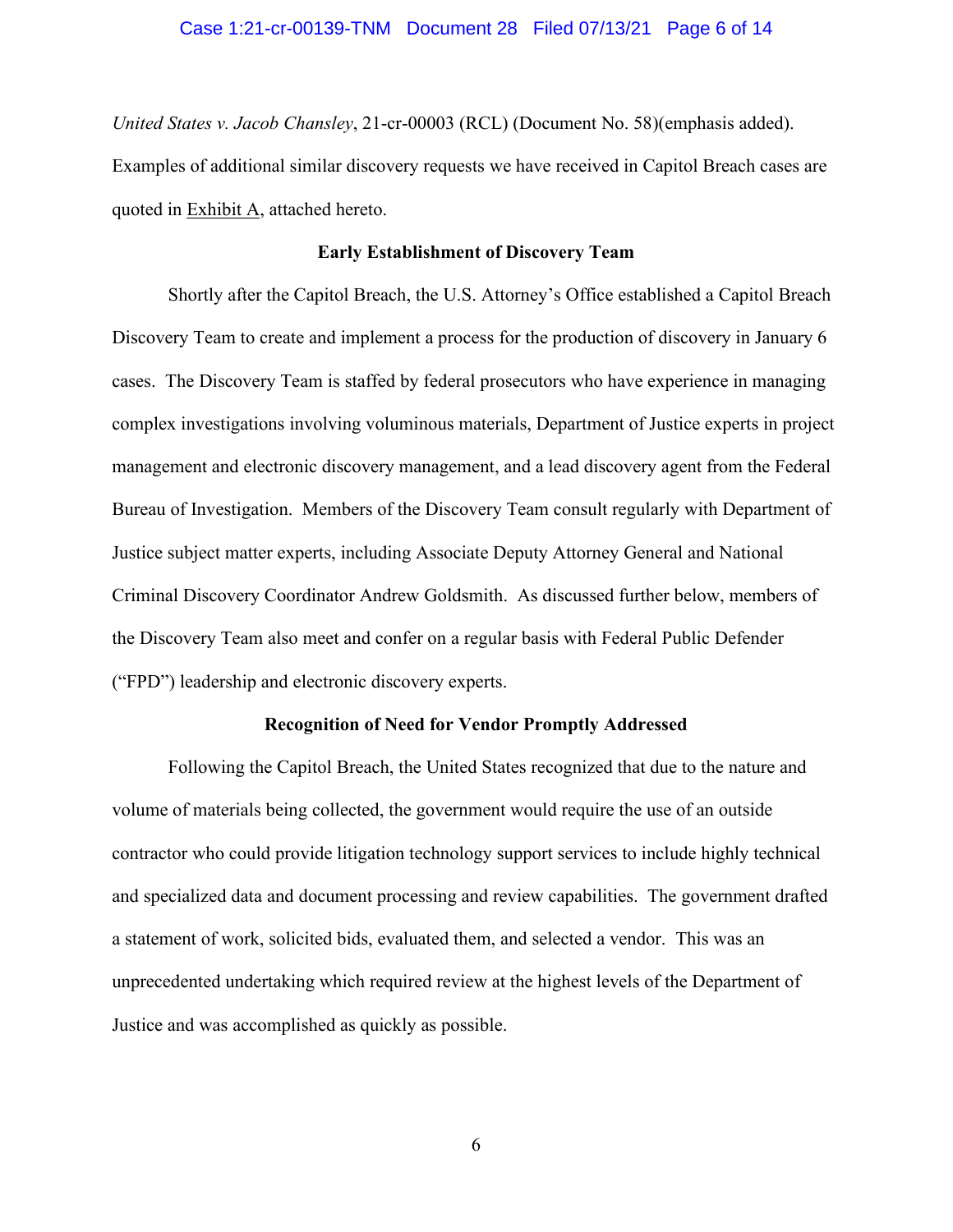#### Case 1:21-cr-00139-TNM Document 28 Filed 07/13/21 Page 7 of 14

On or about May 28, 2021, the government contracted Deloitte Financial Advisory Services, LLP ("Deloitte"), a litigation support vendor with extensive experience providing complex litigation technology services, to assist in document processing, review and production of materials related to the Capitol Breach. As is required here, Deloitte furnishes secure, complex, and highly technical expertise in scanning, coding, digitizing, and performing optical character recognition – as well as processing, organizing, and ingesting a large volume of Electronically Stored Information ("ESI") and associated metadata in document review platforms – which is vital to the United States' ability to review large data/document productions and is essential to our ability to prosecute these cases effectively.

## **Implementation of Contract with Deloitte**

We have already begun transferring a large volume of materials to Deloitte (as of July 7, 2021, over 200 disks of data and 34,000 USCP records), who is populating the database. Specific processing workflows and oversight are being established between the United States Attorney's Office and the vendor. We have already coordinated with Deloitte to use various tools to identify standard categories of Personal Identifying Information ("PII") and to redact them. Once the database is accessible, we will begin systematically reviewing materials for potentially discoverable information, tagging when possible (e.g., video by a location or type of conduct, interviews describing a particular event), and redacting when necessary. Among other things, the vendor is also building a master evidence tracker to assist us in keeping records of what is provided to us and what is ultimately produced, which is part of our approach to a defensible discovery protocol.

### **Systematic Reviews of Voluminous Materials**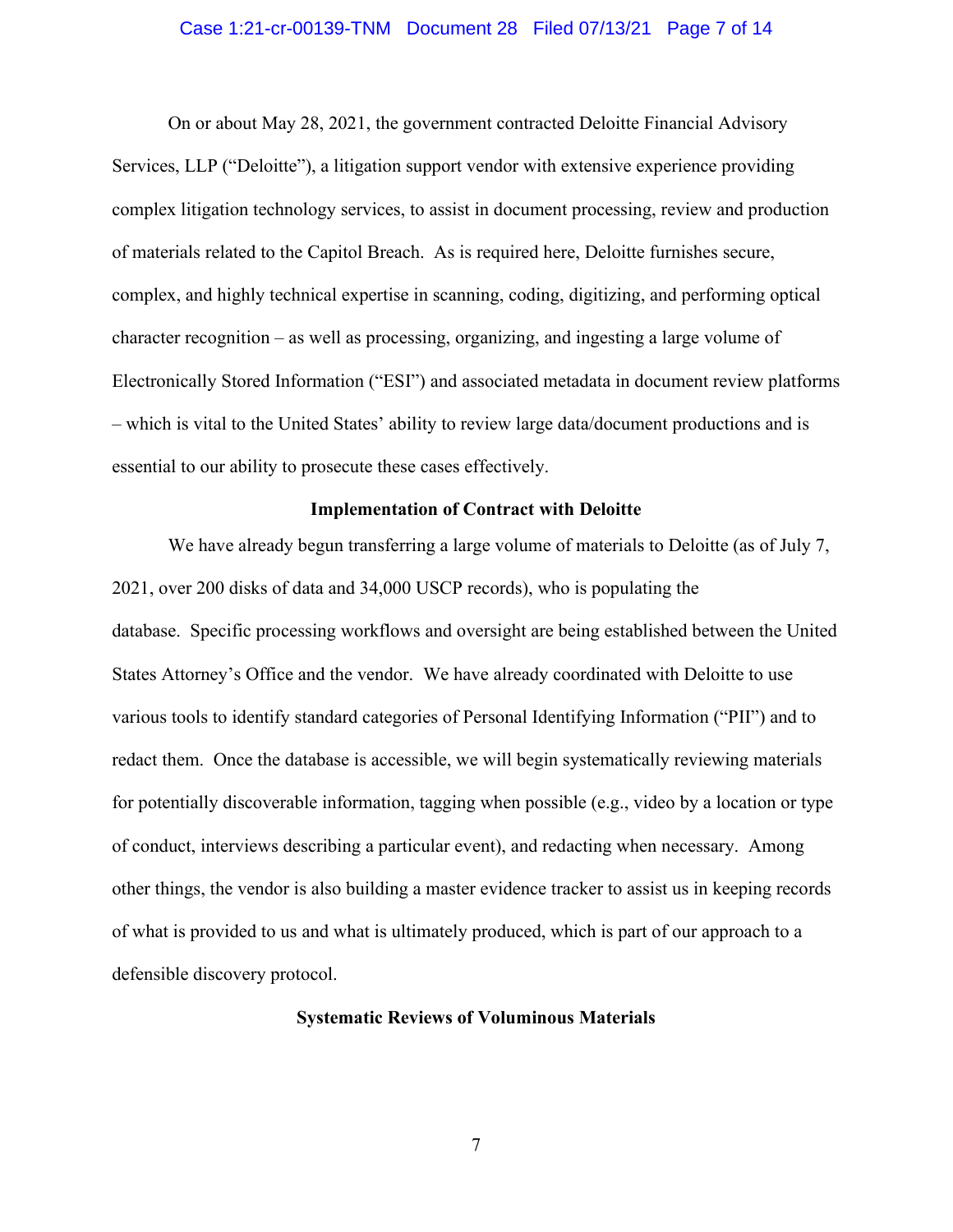### Case 1:21-cr-00139-TNM Document 28 Filed 07/13/21 Page 8 of 14

We are implementing and continuing to develop processes and procedures for ensuring that voluminous materials have been and will continue to be systematically reviewed for information that, *inter alia,* may be material to the defense, e.g.:

- o Comparing all known identifiers of any charged defendant against tips, Parler data, ad tech data, cell tower data, and geofence data; and
- o Searching all visual media (such as CCV, BWC, social media or device search results) – the collection of which grows on a regular basis – against known images of charged defendants.

## **Certain Specific Defense Requests**

Multiple defense counsel have inquired about investigations into officers who were *alleged* to have been complicit in the January 6 Capitol Breach. We have received copies of investigations into officer conduct, have finished reviewing them, and plan to disclose the relevant materials shortly.

## **Discovery Already Provided**

To date, the government has provided 183 files to the defense. These files include the first round of discovery from the FBI, which includes information the FBI received from the tip line, photos and videos of both defendant's during the course of the Capitol Riots, paperwork concerning the seizure of physical evidence, BOLO's disseminated by the FBI and MPD and recorded interviews. We have also already arranged six opportunities for defense counsel and an investigator to walk through the crime scene, which required the USCP to obtain the approval of many different Congressional offices to obtain access to various areas that are relevant to the charges being brought. It is the government's understanding that Mr. Orenberg has previously attended a tour and Ms. Hanania is scheduled to attend on August 14, 2021.

## **Complexities Require Careful Consideration**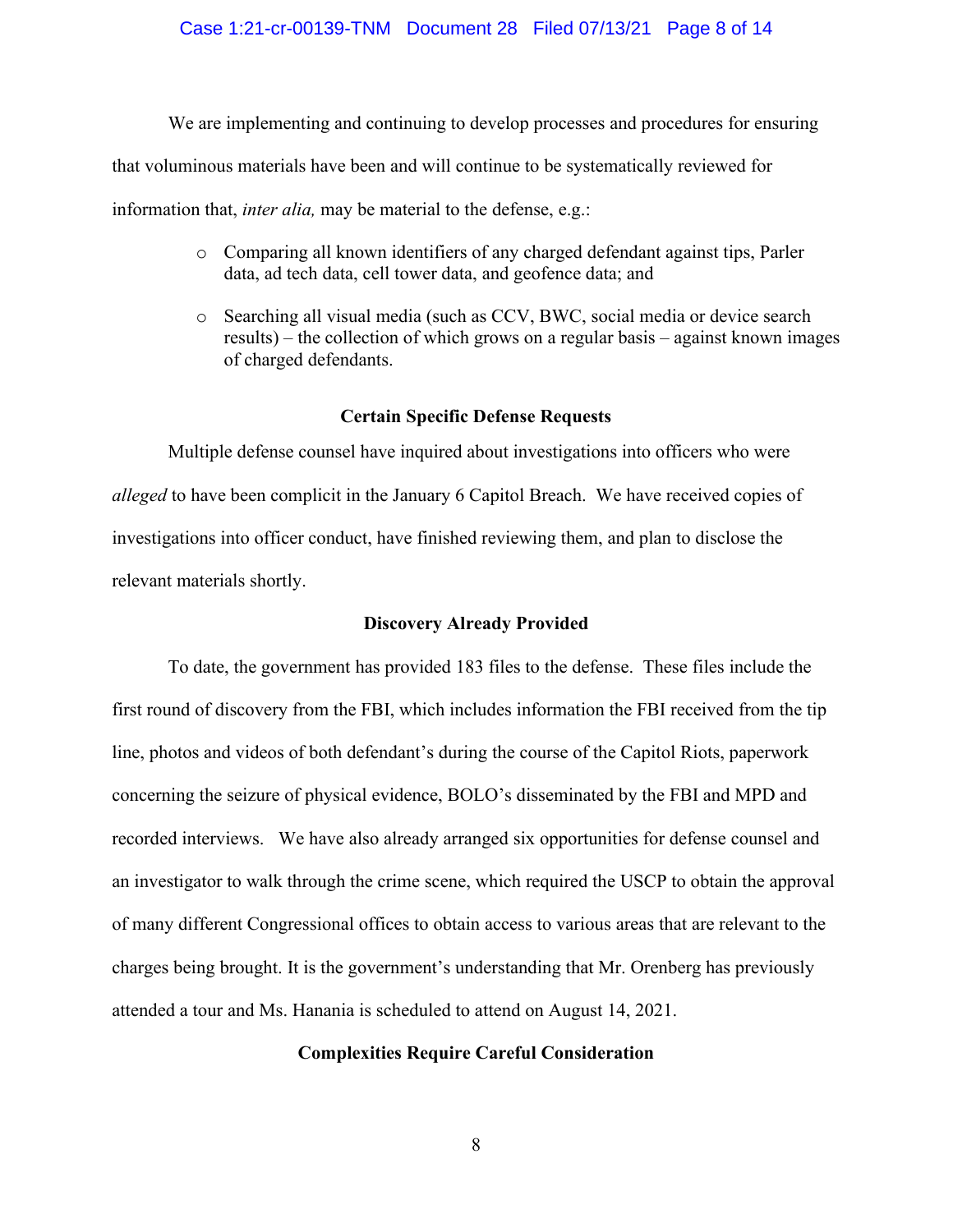### Case 1:21-cr-00139-TNM Document 28 Filed 07/13/21 Page 9 of 14

Producing discovery in a meaningful manner and balancing complex legal-investigative and technical difficulties takes time. We want to ensure that all defendants obtain meaningful access to voluminous information that may contain exculpatory material, and that we do not overproduce or produce in a disorganized manner. That means we will review thousands of investigative memoranda, even if there is a likelihood they are purely administrative and not discoverable, to ensure that disclosures are appropriate.

## *Legal-Investigative Considerations*

We must also carefully ensure we are adequately protecting the privacy and security interests of witnesses and subjects from whom those materials were derived. For example, we cannot allow a defendant's PII to be disseminated – without protection – to hundreds of others. Similarly, we cannot allow personal contact information for Congressional members, staffers, and responding police officers – targets and victims of these crimes – whose phones may have connected to the Capitol's DAS network to inadvertently be produced. We also must protect Law Enforcement Sensitive materials by ensuring they are carefully reviewed for discoverability and, if they are discoverable, that they are disclosed in an appropriate manner. We continue to develop workable paradigm for disclosing a vast amount of Capitol CCV while ensuring that the Capitol's security is maintained. We are also scrupulously honoring defendants' attorney-client privilege by employing a filter team that is continually reviewing devices and accounts for potentially privileged communications.

#### *Technological Considerations*

A large volume of the information that has been collected consists of ESI. ESI frequently contains significant metadata that may be difficult to extract and produce if documents are not processed using specialized techniques. Metadata is information about an electronic document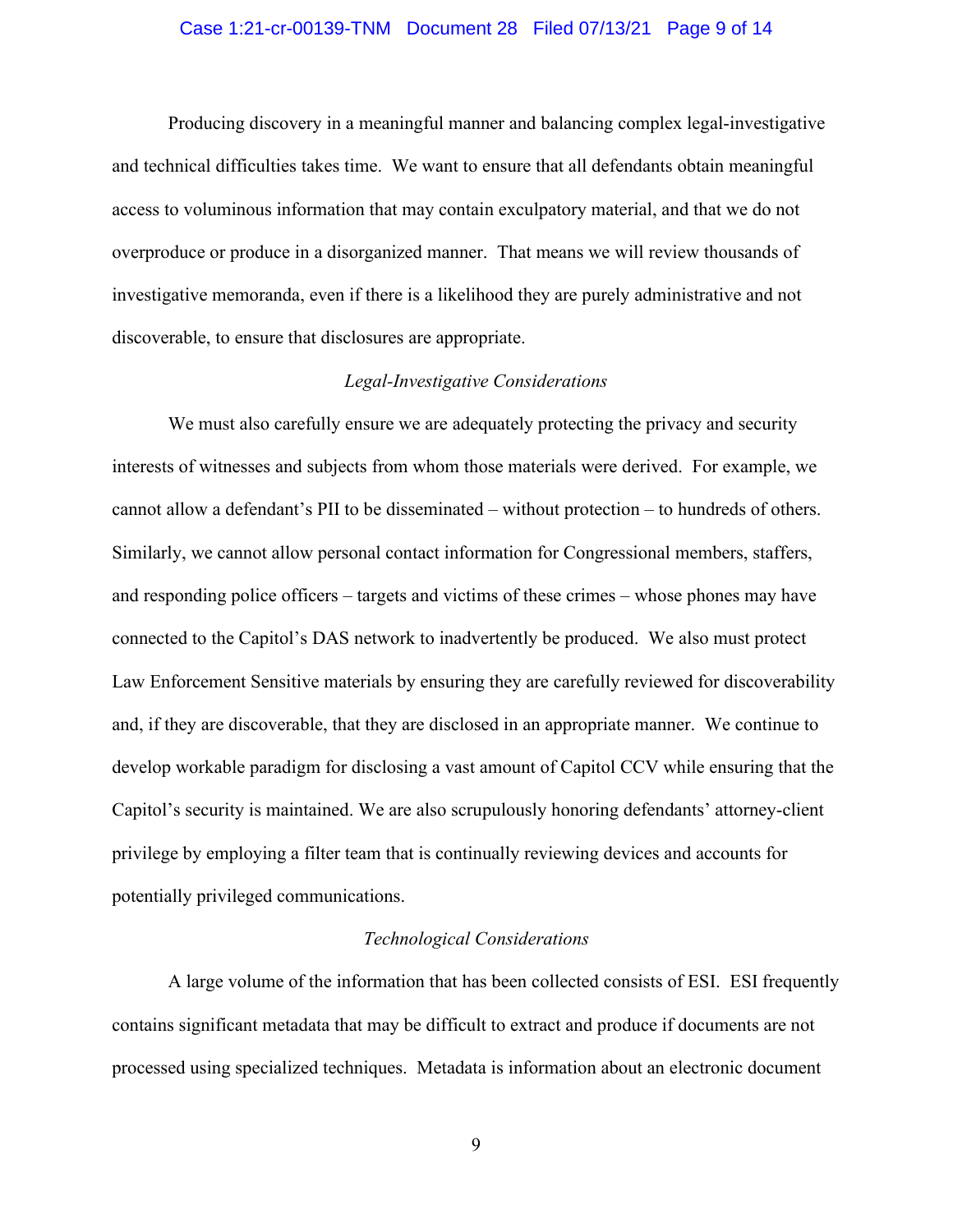## Case 1:21-cr-00139-TNM Document 28 Filed 07/13/21 Page 10 of 14

and can describe how, when and by whom ESI was created, accessed, modified, formatted, or collected. In the case of a document created with a word processing program, for example, metadata may include the author, date created, and date last accessed. In the case of video footage, metadata may identify the camera that was used to capture the image, or the date and time that it was captured. Metadata may also explain a document's structural relationship to another document, e.g., by identifying a document as an attachment to an investigative memoranda.

Processing, hosting, and production of the voluminous and varied materials described above, to include the preservation of significant metadata, involves highly technical considerations of the document's source, nature, and format. For example, the optimal type of database for hosting and reviewing video footage may differ from the optimal type of database for hosting investigative memoranda. Similarly, a paper document, a word processing document, a spreadsheet with a formula, video footage from a camera, or video footage associated with a proprietary player may each require different types of processing to ensure they are captured by database keyword searches and produced with significant metadata having been preserved.

#### **Involving Defense Counsel in Voluminous Discovery Plan**

The Discovery Team regularly meets with FPD leadership and technical experts with respect to discovery issues. Given the volume of information that may be discoverable, FPD is providing input regarding formats that work best with the review tools that Criminal Justice Act panel attorneys and Federal Defender Offices have available to them. Due to the size and complexity of the data, we understand they are considering contracting with third party vendors to assist them (just as the United States Attorney's Office has done for this matter). So as to save defense resources and to attempt to get discovery more quickly to defense counsel, there were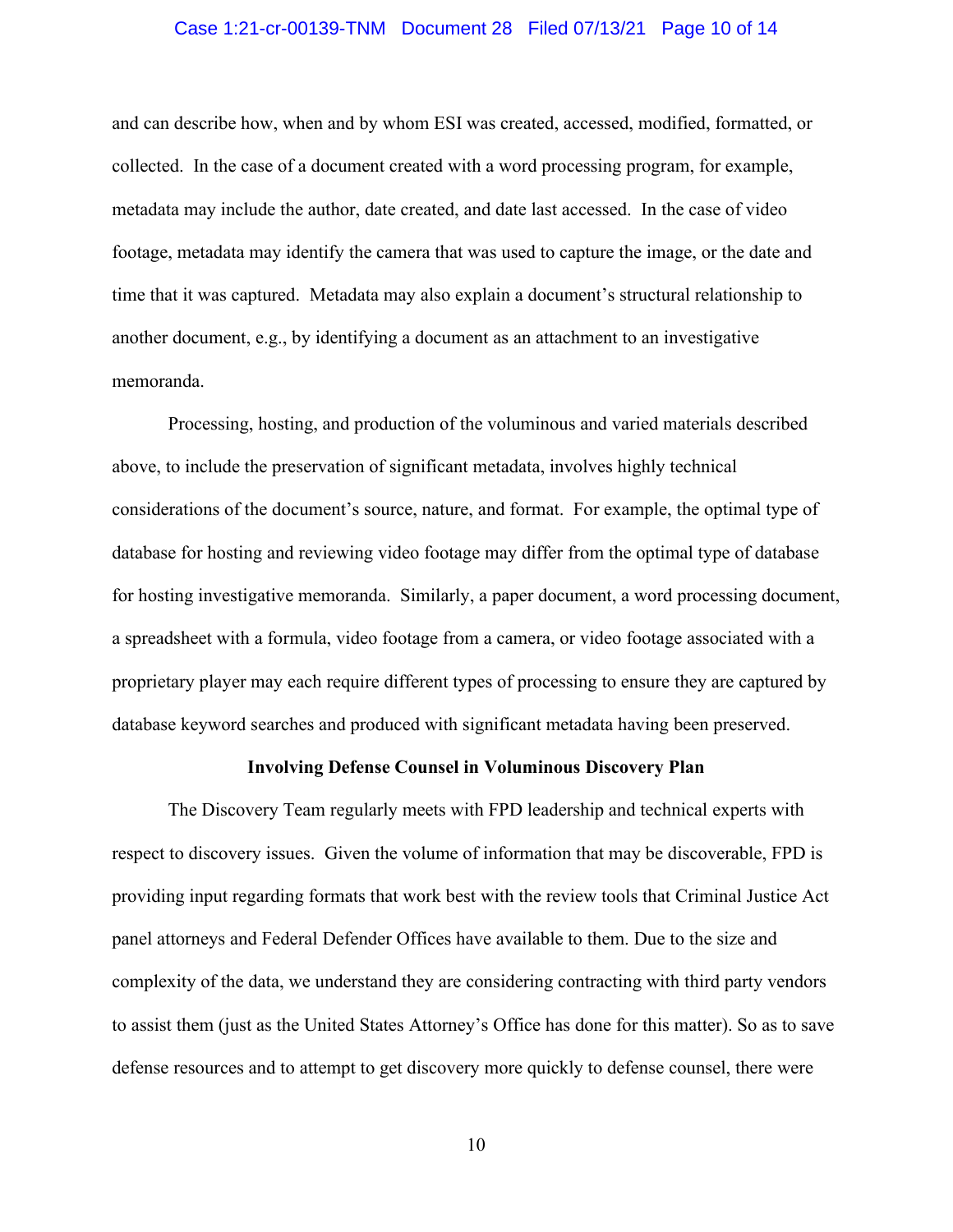## Case 1:21-cr-00139-TNM Document 28 Filed 07/13/21 Page 11 of 14

efforts made to see if FPD could use the same vendor as the United States Attorney's Office to set up a similar database as the government is using for reviewing the ESI, but for contractual and technical reasons we have recently learned that was not feasible. We are in the on-going process of identifying the scope and size of materials that may be turned over to FPD with as much detail as possible, so that FPD can obtain accurate quotes from potential database vendors. It is hoped that any databases or repositories will be used by FPD offices nationwide that are working on Capitol Breach cases, counsel that are appointed under the Criminal Justice Act, and retained counsel for people who are financially unable to obtain these services. A database will be the most organized and economical way of ensuring that all counsel can obtain access to, and conduct meaningful searches upon, relevant voluminous materials, e.g., thousands of hours of body worn camera and Capitol CCV footage, and tens of thousands of documents, including the results of thousands of searches of SCA accounts and devices.

## **Compliance with Recommendations Developed by the Department of Justice and Administrative Office of the U.S. Courts Joint Working Group on Electronic Technology**

As is evidenced by all of the efforts described above, the United States is diligently working to comply with the *Recommendations for Electronically Stored Information (ESI) Discovery Production* developed by the Department of Justice and Administrative Office of the U.S. Courts Joint Working Group on Electronic Technology in the Criminal Justice System in February 2012.<sup>1</sup> See https://www.justice.gov/archives/dag/page/file/913236/download. For

<sup>1</sup> These *Recommendations* are explicitly referenced in the Advisory Committee Note to Rule 16.1. Importantly, the two individuals primarily responsible for developing the Recommendations are Associate Deputy Attorney General Andrew Goldsmith, who (as noted earlier) is working closely with the prosecution's Discovery Team, and Sean Broderick, the FPD's National Litigation Support Administrator, who is playing a similar role for the D.C. Federal Defender's Office on electronic discovery-related issues. Messrs. Goldsmith and Broderick have a long history of collaborating on costeffective ways to address electronic discovery-related issues, which undoubtedly will benefit all parties in this unprecedented undertaking.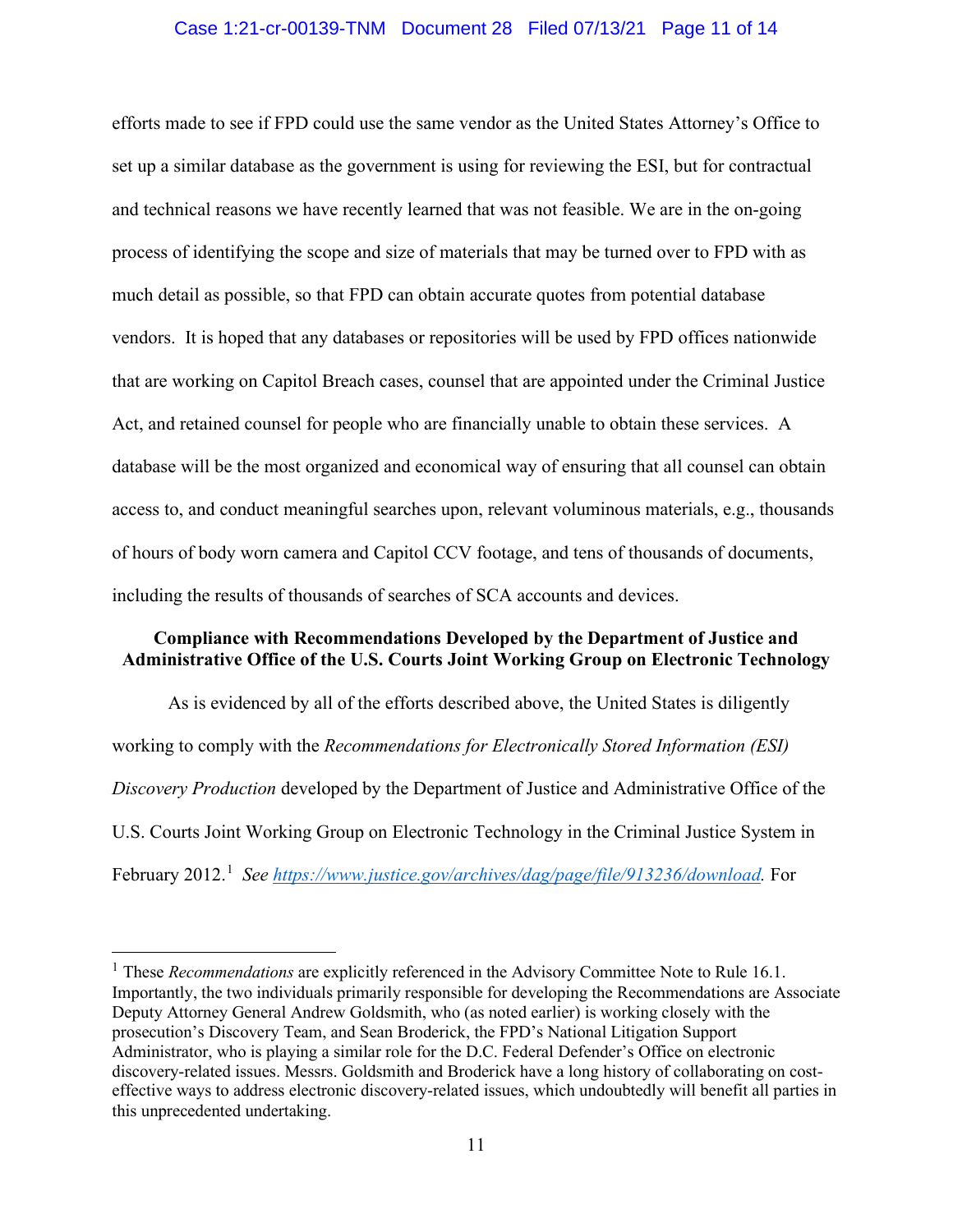## Case 1:21-cr-00139-TNM Document 28 Filed 07/13/21 Page 12 of 14

example, we are: (1) including individuals with sufficient knowledge and experience regarding ESI; (2) regularly conferring with FPD about the nature, volume and mechanics of producing ESI discovery; (3) regularly discussing with FPD what formats of production are possible and appropriate, and what formats can be generated and also maintain the ESI's integrity, allow for reasonable usability, reasonably limit costs, and if possible, conform to industry standards for the format; (4) regularly discussing with FPD ESI discovery transmission methods and media that promote efficiency, security, and reduced costs; and (5) taking reasonable and appropriate measures to secure ESI discovery against unauthorized access or disclosure.

Respectfully submitted,

CHANNING D. PHILLIPS Acting United States Attorney DC Bar No. 415793

By:  $/s/$ 

Brandon K. Regan Assistant United States Attorney 555 Fourth Street, N.W., Room Washington, DC 20530 Brandon.regan@usdoj.gov (202) 252-7759

By:  $/s/$ 

EMILY A. MILLER Capitol Breach Discovery Coordinator DC Bar No. 462077 555 Fourth Street, N.W., Room 5826 Washington, DC 20530 Emily.Miller2@usdoj.gov (202) 252-6988

By:  $/s/$ 

GEOFFREY A. BARROW Capitol Breach Discovery Team, Detailee DC Bar No. 462662 1000 Southwest Third Avenue, Suite 600 Portland, Oregon 97204 Geoffrey.Barrow@usdoj.gov (503) 727-1000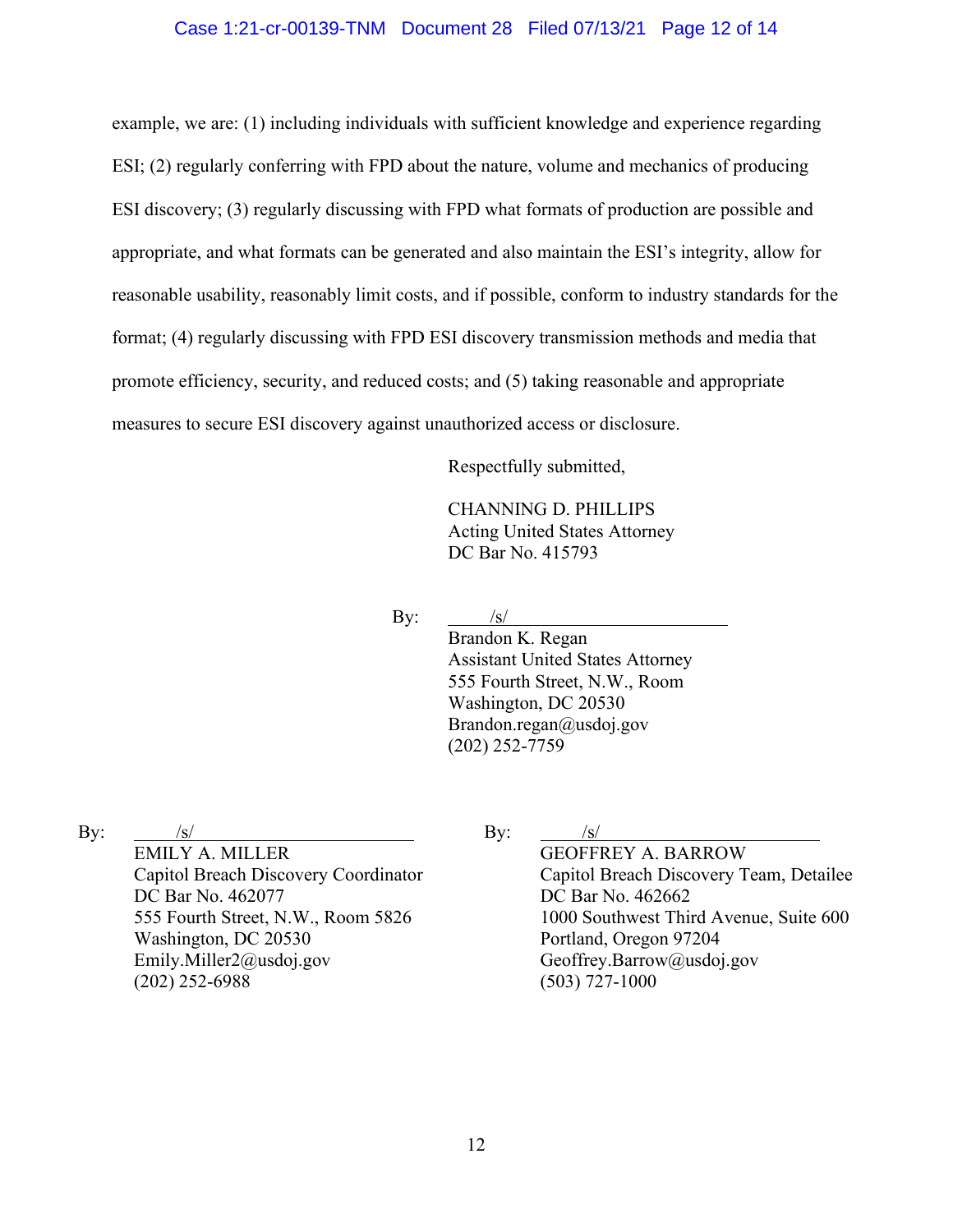# Case 1:21-cr-00139-TNM Document 28 Filed 07/13/21 Page 13 of 14

# **EXHIBIT A Additional Examples of Defense Discovery Requests**

|                | "Videos in the government's possession that filmed the interior of the capital building from approximately 2:50 PM to 3:35 PM on<br>January 6, 2021."                                                                                                                                                                                                                                                                                                                                                                                                                                                                                   |
|----------------|-----------------------------------------------------------------------------------------------------------------------------------------------------------------------------------------------------------------------------------------------------------------------------------------------------------------------------------------------------------------------------------------------------------------------------------------------------------------------------------------------------------------------------------------------------------------------------------------------------------------------------------------|
| $\overline{2}$ | "[A]ll photographs or video footage obtained or confiscated by the government from outside sources during the investigation of<br>this case are material to the defense's preparation."                                                                                                                                                                                                                                                                                                                                                                                                                                                 |
| $\overline{3}$ | "Our position is that the government must identify any evidence it believes to capture [defendant], regardless of whether it intends<br>to rely on the same in its case in chief."                                                                                                                                                                                                                                                                                                                                                                                                                                                      |
| $\overline{4}$ | "Copies of any and all documents, photographs, and video received by the U.S. Attorney's office and/or Metropolitan Police<br>Department or any other law enforcement agency from any law enforcement officer or prosecutor from any other jurisdiction<br>regarding this case."                                                                                                                                                                                                                                                                                                                                                        |
| 5              | "I write to request that the United States review the contents of the FBI's "I" drive and disclose any and all exculpatory evidence<br>identified therein."                                                                                                                                                                                                                                                                                                                                                                                                                                                                             |
| 6              | "Network news outlets aired footage of one or more Officers directing protestors towards doors and seemingly invited them to<br>enter the building -- this is Brady material for our clients."                                                                                                                                                                                                                                                                                                                                                                                                                                          |
| 7              | "The discovery I'm requesting is all video and/or audio footage in which Capitol Police and any other Gov't officials or agents<br>remove barriers and/or interact with protestors who entered the Capitol or gained access to the patios or other structures connected<br>to the Capitol building complex."                                                                                                                                                                                                                                                                                                                            |
| 8              | "This request also includes any video footage, including from cameras owned by MPD (crime and red light) and DDOT (which are<br>operated and maintained by MPD, and to which MPD has access), as well as any footage that government actors reviewed. This<br>request also includes any video footage from MPD District where the defendant was taken, and all body worn camera footage that<br>may have captured any portion of the alleged incident, investigation or arrest of my client."                                                                                                                                           |
|                | "The request includes all Body Worn Camera (BWC) footage from all offices involves in any and all searchers, arrests, and<br>investigations associated with this case and/ or labels with the CCN Number associated with this case; information that will permit<br>undersigned counsel to identify the officer wearing the BWC; metadata related to any and all BWC footage; information from the<br>AUSA's office and/or MPD specifying any edits or redactions made to the footage and the corresponding justifications. Please also<br>provide the access logs for the BWC footage for any and all officers involved in this case." |
| 9              | "All photographs, including those of the defendant, sketches, diagrams, maps, representations or exhibits of any kind, that<br>relate to this case, regardless of whether the government intends to introduce them in its case-in-chiefIncluding all video<br>recordings related to the January 6, 2021 events."                                                                                                                                                                                                                                                                                                                        |
| 10             | "I further request that you review all documentation related to or generated in connection with this case that may be outside of the<br>government's official case file (e.g., materials in the FBI's "I-Drive" or other similar repositories of investigation documents in the<br>possession of federal or local agencies or law enforcement authorities."                                                                                                                                                                                                                                                                             |